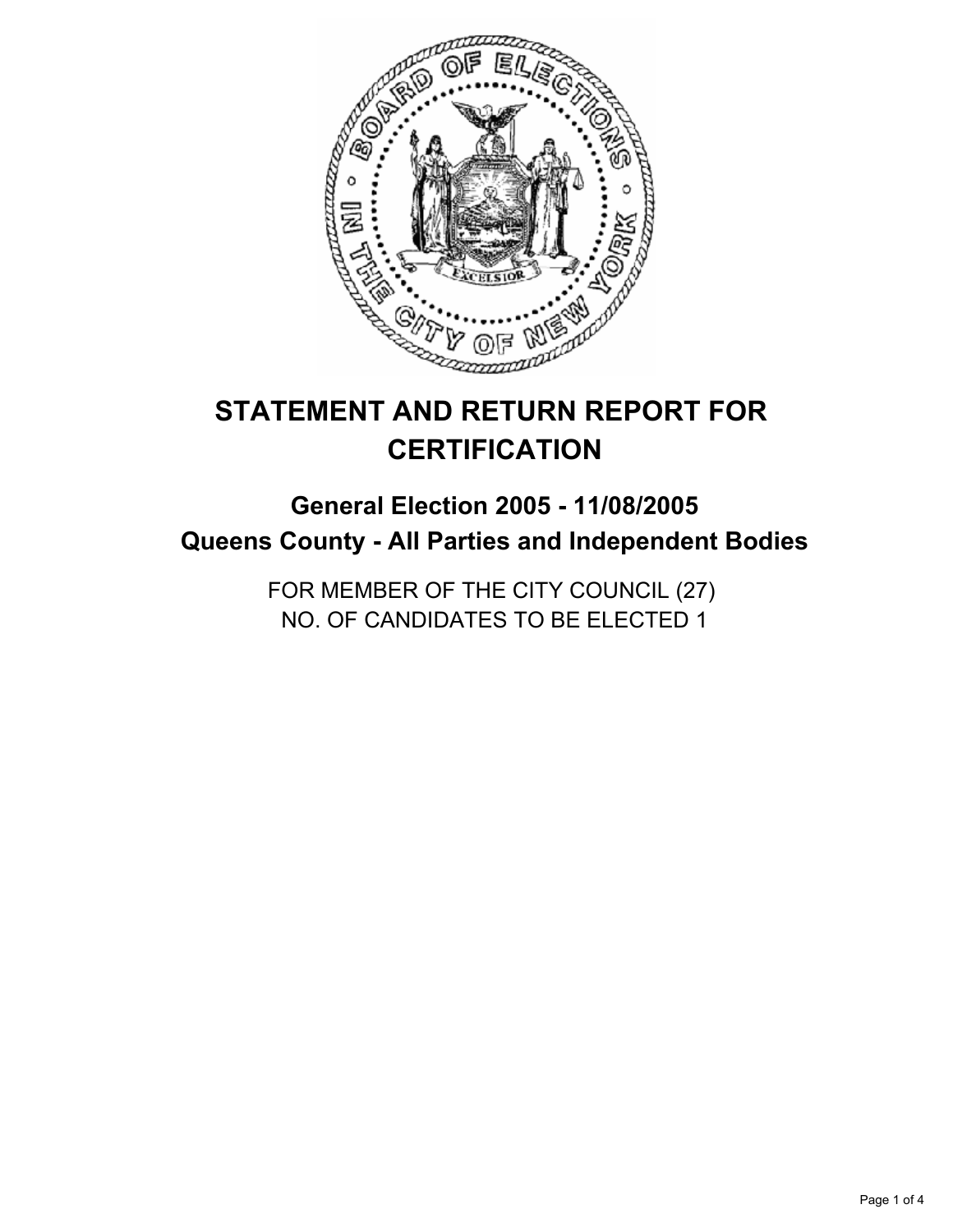

#### **ASSEMBLY DISTRICT 25**

| <b>PUBLIC COUNTER</b>                 | 73 |
|---------------------------------------|----|
| <b>EMERGENCY</b>                      |    |
| ABSENTEE/MILITARY                     |    |
| AFFIDAVIT                             |    |
| <b>TOTAL BALLOTS</b>                  | 75 |
| LEROY G COMRIE JR. (REPUBLICAN)       | 10 |
| LEROY G COMRIE JR. (DEMOCRATIC)       | 36 |
| LEROY G COMRIE JR. (INDEPENDENCE)     |    |
| LEROY G COMRIE JR. (WORKING FAMILIES) |    |
| <b>TOTAL VOTES</b>                    | 47 |
| <b>UNRECORDED</b>                     | 28 |

#### **ASSEMBLY DISTRICT 29**

| PUBLIC COUNTER                        | 8,019 |
|---------------------------------------|-------|
| <b>EMERGENCY</b>                      | 0     |
| ABSENTEE/MILITARY                     | 220   |
| AFFIDAVIT                             | 84    |
| <b>TOTAL BALLOTS</b>                  | 8,323 |
| LEROY G COMRIE JR. (REPUBLICAN)       | 888   |
| LEROY G COMRIE JR. (DEMOCRATIC)       | 5,259 |
| LEROY G COMRIE JR. (INDEPENDENCE)     | 187   |
| LEROY G COMRIE JR. (WORKING FAMILIES) | 162   |
| <b>TOTAL VOTES</b>                    | 6,496 |
| <b>UNRECORDED</b>                     | 1,827 |
|                                       |       |

#### **ASSEMBLY DISTRICT 32**

| <b>PUBLIC COUNTER</b>                 | 2,953 |
|---------------------------------------|-------|
| <b>EMERGENCY</b>                      | 0     |
| ABSENTEE/MILITARY                     | 39    |
| AFFIDAVIT                             | 37    |
| <b>TOTAL BALLOTS</b>                  | 3,029 |
| LEROY G COMRIE JR. (REPUBLICAN)       | 234   |
| LEROY G COMRIE JR. (DEMOCRATIC)       | 2,029 |
| LEROY G COMRIE JR. (INDEPENDENCE)     | 78    |
| LEROY G COMRIE JR. (WORKING FAMILIES) | 49    |
| THOMAS WHITE JR. (WRITE-IN)           |       |
| <b>TOTAL VOTES</b>                    | 2,391 |
| <b>UNRECORDED</b>                     | 638   |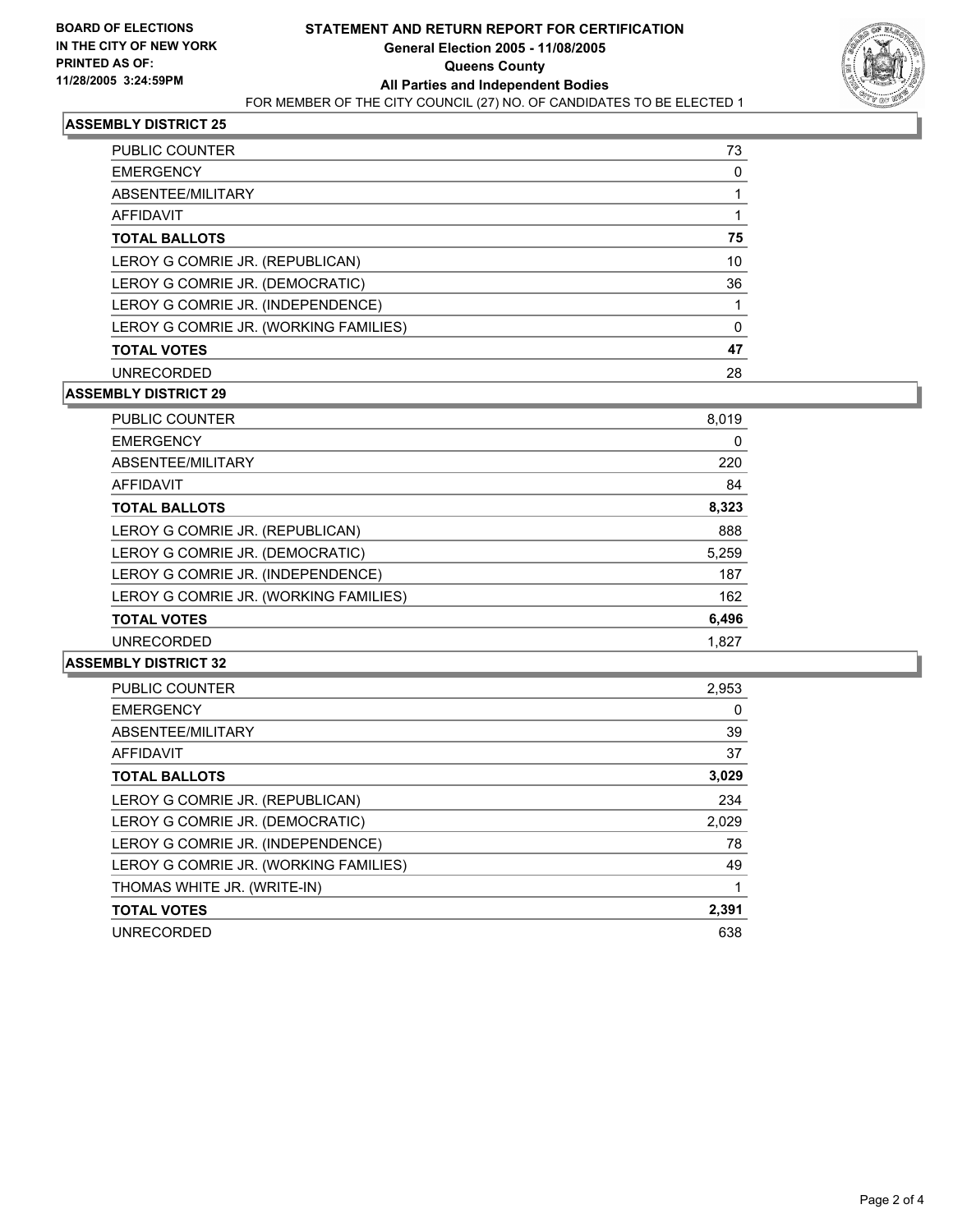

#### **ASSEMBLY DISTRICT 33**

| <b>PUBLIC COUNTER</b>                 | 13,353 |
|---------------------------------------|--------|
| <b>EMERGENCY</b>                      |        |
| ABSENTEE/MILITARY                     | 146    |
| <b>AFFIDAVIT</b>                      | 136    |
| <b>TOTAL BALLOTS</b>                  | 13,642 |
| LEROY G COMRIE JR. (REPUBLICAN)       | 1,338  |
| LEROY G COMRIE JR. (DEMOCRATIC)       | 9,166  |
| LEROY G COMRIE JR. (INDEPENDENCE)     | 265    |
| LEROY G COMRIE JR. (WORKING FAMILIES) | 229    |
| <b>TOTAL VOTES</b>                    | 10,998 |
| <b>UNRECORDED</b>                     | 2.644  |
|                                       |        |